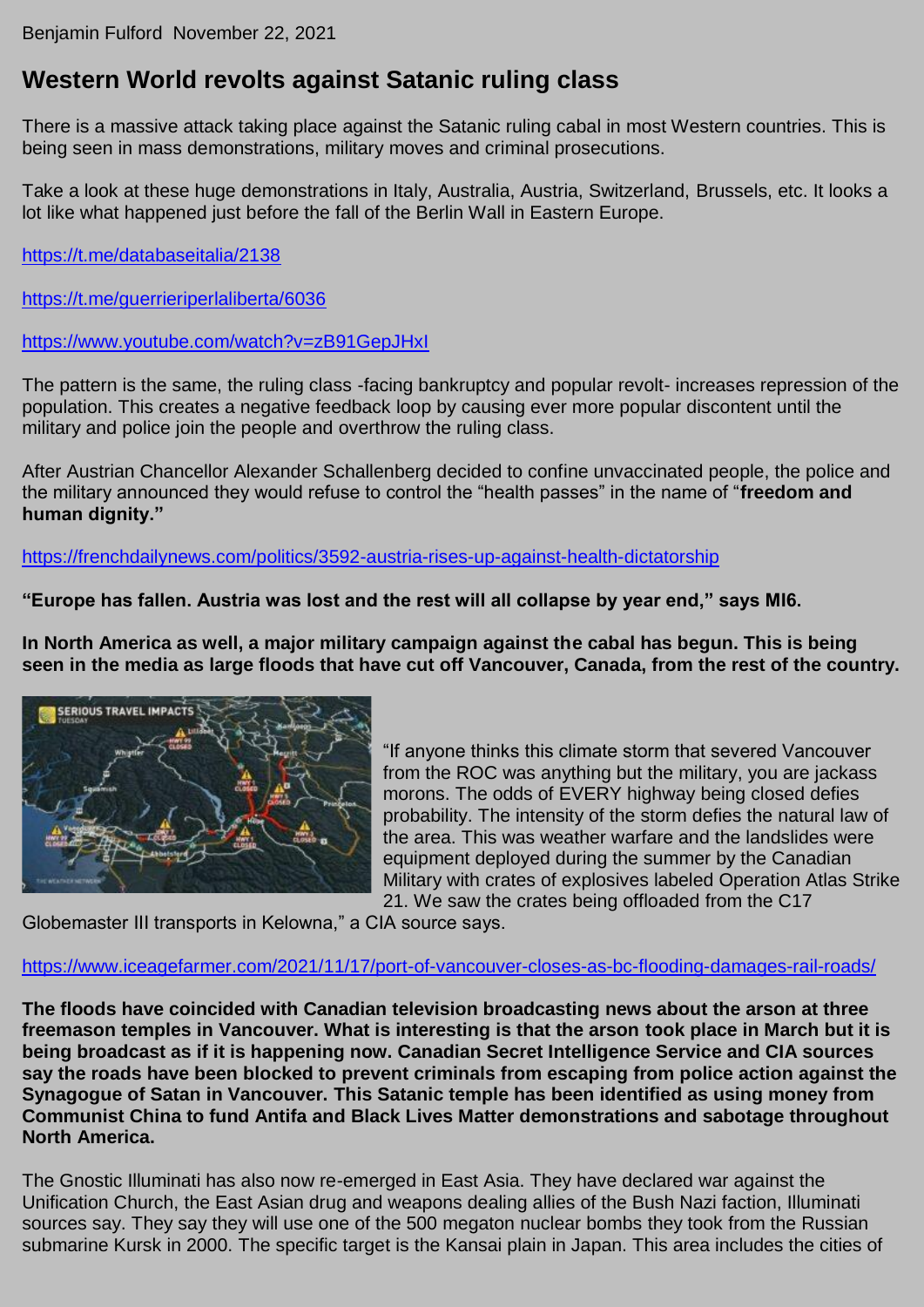Osaka, Kyoto and Kobe. The sources say they will be destroyed on December 21st unless the following demands are met:

- 1. The Japanese government use state and corporate media networks to inform its people the truth about what happened in Fukushima on March 11, 2011
- 2. Arrest all Japanese politicians, gangsters etc. who were complicit in the attack.
- 3. Inform the Japanese public that the pandemic is fake and apologize for coercing people to wear masks, take vaccines and suffer economic hardship as a result
- 4. Arrest all people involved in promoting the fake pandemic and vaccines in Japan
- 5. Stop financial support for the criminal and fake Biden administration.

The White Dragon Society supports the demands of the gnostic Illuminati but does not support the mass murder of innocents for political goals. It has thus has asked the Illuminati to not destroy the Kansai plain. However, an evacuation of civilians and cultural treasures from the area is recommended if these demands are not met because the Illuminati seemed determined to go ahead, explaining the ruling class of the Kansai plain was deeply involved in the plan to destroy and evacuate greater Tokyo during the Fukushima attack of 2011.

The move against the Japanese guilty parties in Fukushima is possible thanks to testimony by former Israeli Prime Minister Benyamin Netanyahu, Mossad sources say. It's also because three of the top Fukushima perpetrators were fired from Mossad, the sources add.

[https://www.timesofisrael.com/three-senior-mossad-officials-reportedly-resign-over-decisions-by-new-spy](https://www.timesofisrael.com/three-senior-mossad-officials-reportedly-resign-over-decisions-by-new-spy-chief/)[chief/](https://www.timesofisrael.com/three-senior-mossad-officials-reportedly-resign-over-decisions-by-new-spy-chief/)

To understand the evil being fought both in Japan and the West, we need to look at ancient Babylon, the ultimate source of the evil permeating Western and parts of Eastern civilization. (As a matter of background; the Japanese ruling class based in Kyoto claims it originated in ancient Mesopotamia and Egypt).

A message to Asian secret societies from a British royal reads as follows, "We face a shared enemy" so "East and West need to come together to vanquish wrong and defend the right irrespective of race, creed or color."

As an example of how ancient this enemy is, we note the ancient Assyrian king Ashurnasirpal II (who ruled from 883 to 859 BC) wrote "*I built a pillar over against the city gate and I flayed all the chiefs who had revolted and I covered the pillar with their skins." He burned, blinded, and beheaded rebels, set "maidens" ablaze and condemned opposing soldiers to die of dehydration in the desert.*

[https://www.grunge.com/162587/messed-up-things-that-happened-in-ancient](https://www.grunge.com/162587/messed-up-things-that-happened-in-ancient-mesopotamia/?utm_campaign=clip)[mesopotamia/?utm\\_campaign=clip](https://www.grunge.com/162587/messed-up-things-that-happened-in-ancient-mesopotamia/?utm_campaign=clip)

The reason this ancient history is being mentioned is that the ruling Satanic western elite is still burning young women.

The extremely graphic and disturbing video below was found during the raid on Jeffrey Epstein's Island. It shows a naked girl being burned with a blow torch, apparently to harvest adrenochrome.

## Video Player

This is not a random crime, but part of a systematic harvest of children. To join the rich and famous in the West participation in child sacrifice and the resultant blackmail is necessary. FBI statistics show that more than 40,000 children vanish each year in the US, never to be seen again. That is a rate that is over 20 times higher than in countries like those in Africa that do not have a Satanic ruling class.

Take a look at the picture below of celebrities who have visited Epstein's island.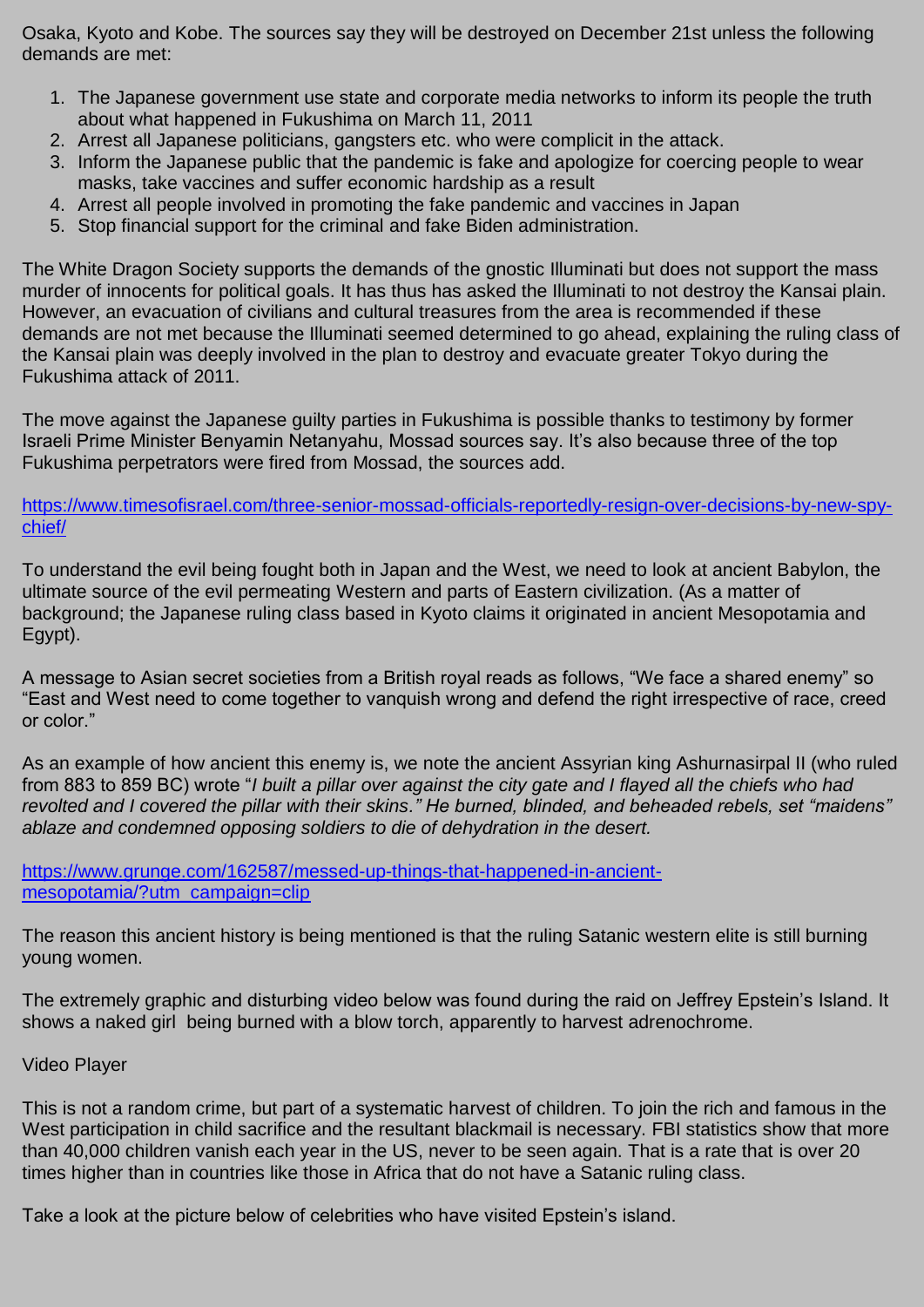

**The Many** Hollywood **Faces That Went** To Pedophile Island CRIPES AGAINST HUPANIETY

This criminal indictment lists Miramax Films, the Walt Disney Corporation, Universal Music, Vivendi, Sprint Corporation, Viacom CBS, The City of New York Police Department, Sony Entertainment and over 200 "John Does"as being among the people charged with "stalking, repeated drugging, kidnapping, sexual assault, abuse, extortion, unlawful surveillance, decades of human trafficking and sexual assault etc.

file:///C:/Users/benja/OneDrive/%E3%83%87%E3%82%B9%E3%82%AF%E3%83%88%E3%83%83%E3 %83%97/benjamin/2021/images2/gov.uscourts.nysd.543369.2.0.pdf

The convicted criminal Joao Teixeira de Faria was one of the suppliers of slaves to the Epstein island, according to CIA sources. *He enslaved hundreds of girls over years who served as wombs to get pregnant, for their babies to be sold. 'These girls were murdered after ten years of giving birth. He has been interviewed by Oprah and has treated Bill Clinton*

[https://www.dailymail.co.uk/news/article-6657805/John-God-faith-healer-kept-teenagers-sex-slaves-sold](https://www.dailymail.co.uk/news/article-6657805/John-God-faith-healer-kept-teenagers-sex-slaves-sold-babies-40-000.html)[babies-40-000.html](https://www.dailymail.co.uk/news/article-6657805/John-God-faith-healer-kept-teenagers-sex-slaves-sold-babies-40-000.html)

Of course, the Epstein Island was just one small center. There are many others such as the Getty Museum.

Investigate the Getty Museum, a pedaphile fortness<br>with more than 12 floors underground. Two military<br>women and children were these until 2018. There are<br>elevators and practically a city down below with<br>thousands of sex sl walk all over the place, the elevators lead to a tunnel system. It is quarded with high security. It is a hell system. It is guarded with high security. It is a hell<br>:reated within another hell! Epstein Island is just the tip of the iceberg Il Welcome to reality -- RenatolOJ



British royal claims to have seen a video of Barbara Bush (daughter of Church of Satan founder Aleister Crowley), George Bush Sr,, David Rockefeller and others "on tape at a blood-soaked murder orgy at the World Trade Center." We are trying to obtain a copy of this video from Mossad in order to let the world know.

The royal also says about Queen Elizabeth II that "much has been done to her over the years -including Diana- but she has survived and is very much alive." In a sign of how much care is being taken to keep her alive, the source says "all the palaces have been stripped to the bone for wiretaps. All the floors were ripped out."

The precautions are being taken because of the ongoing state of war against the Satanists, the source says.

As aware people all know by now, the Satanic ruling class has been using mass vaccination and mark-of-the-beast-style vaccine IDs to try to impose a totalitarian rule to stay in power.

Their vaccine campaign is collapsing now not just because of the demonstrations but because of the sheer incompetence of the people carrying out the campaign.

In Australia, Shadow Victorian Health Minister Georgie Crozier says the Andrews government's controversial pandemic bill is in "complete shambles." The contradictions, flip flops, etc, all show a dysfunctional government, she says. For example, you need to show proof of vaccination to buy shoes but not to visit an old folks home.

In Israel, the government confirms infections, sickness and fatal injuries are only being seen in vaccinated individuals.

<https://www.brighteon.com/474635ae-9e29-4696-8d29-20f0fefd9a08>

That is probably why the FDA is asking a Federal Judge to Grant it Until the Year 2076 to Fully Release Pfizer's COVID-19 Vaccine Data. So the feds give Pfizer billions of dollars, shield it from liability, force Americans to take its product but won't let you see safety or efficacy data?